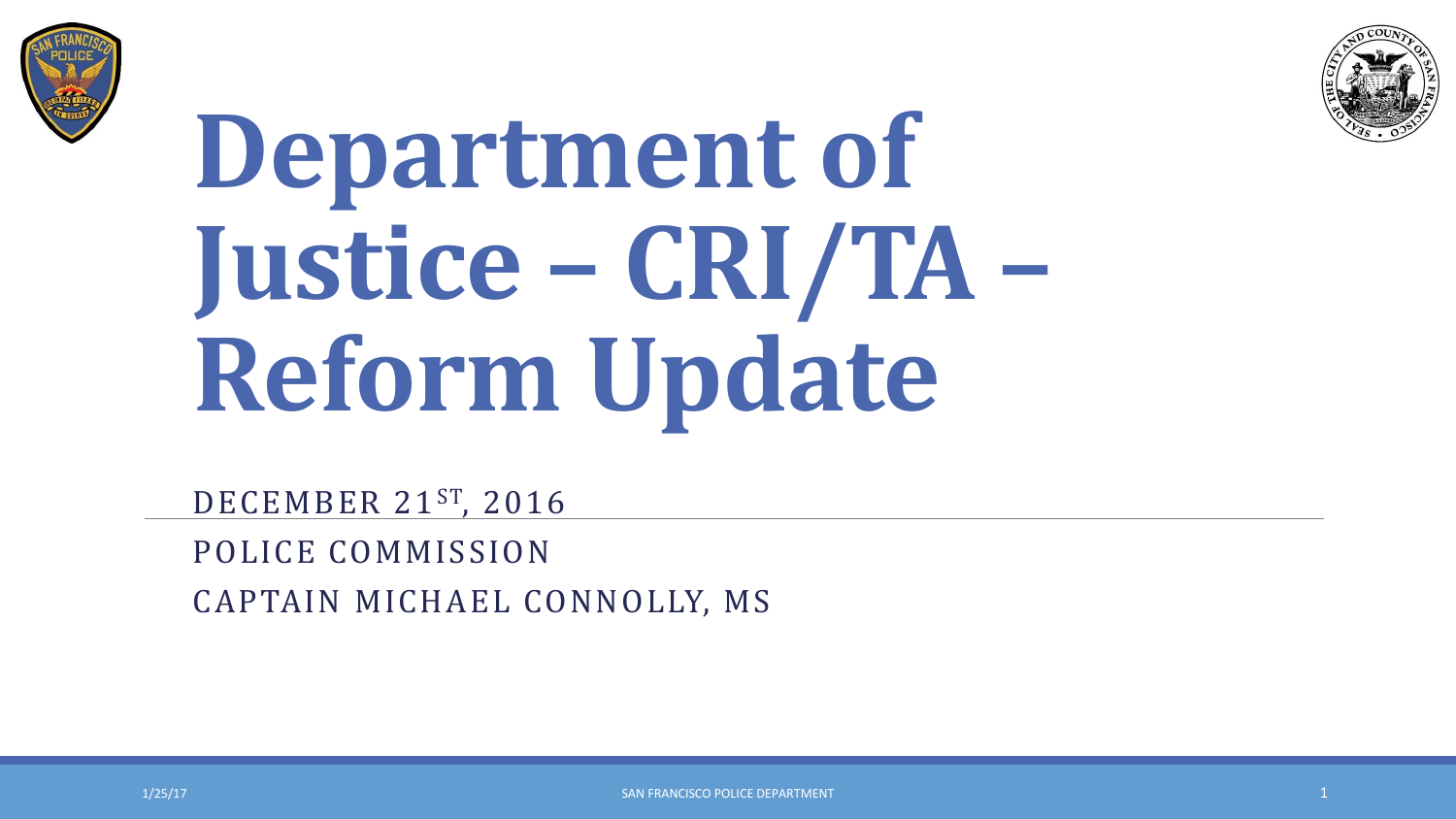

#### Use of Force Reforms & De-escalation **Person in crisis– High Profile C.I.T Incidents**

#### **Southern District – November 29th, 2016**

- Officers respond to the Metreon Theater following a report of a man with a gun acting erratically.
- Officers locate a man in-crisis, armed with a handgun. Officers begin time / distance protocol.
- SFPD located suspect in theater. HNT ended standoff after four hour negotiation.
- Subject was transported to hospital for mental evaluation. Loaded firearm and ammunition recovered.

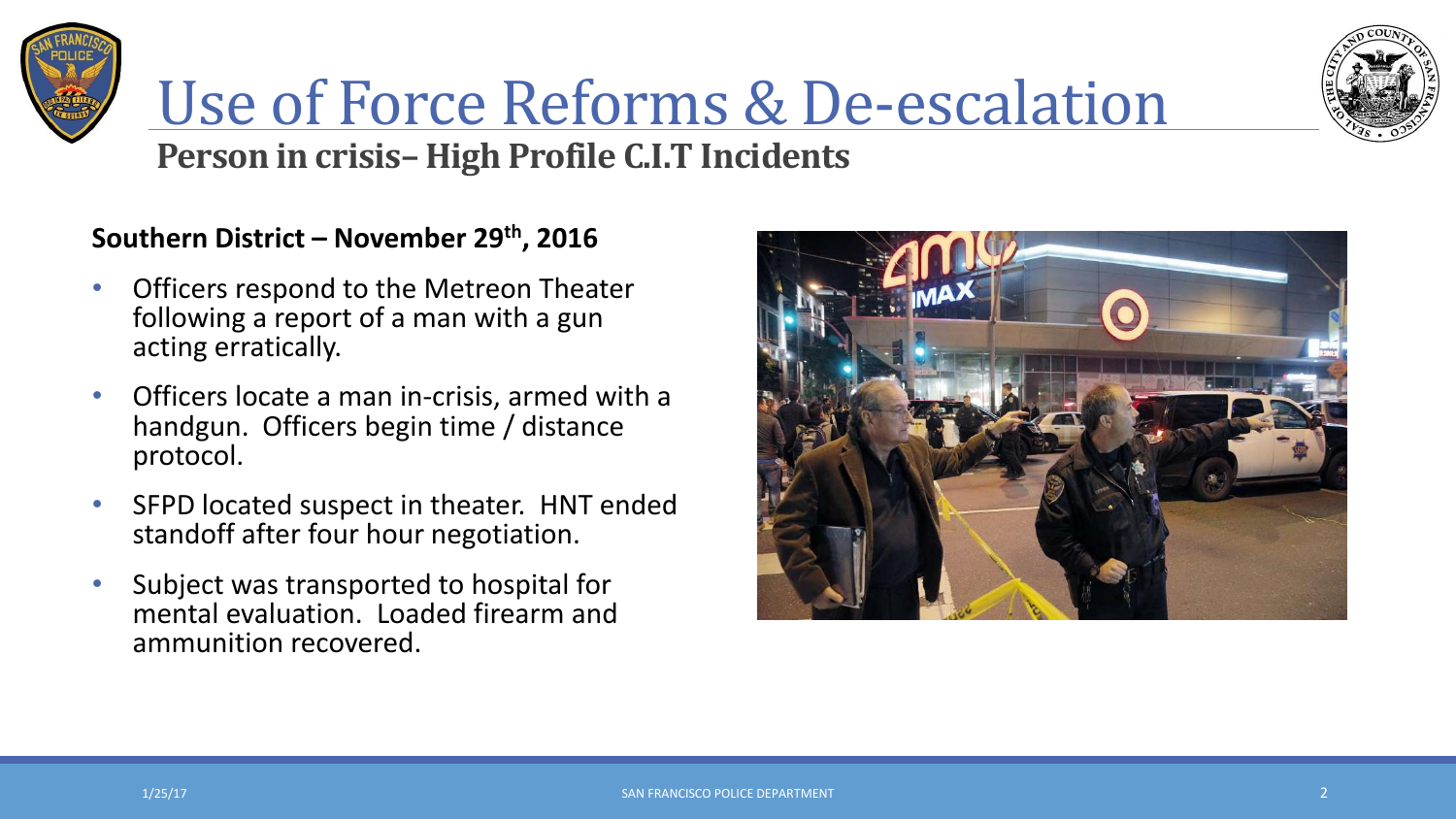

## The Project Manager in Context

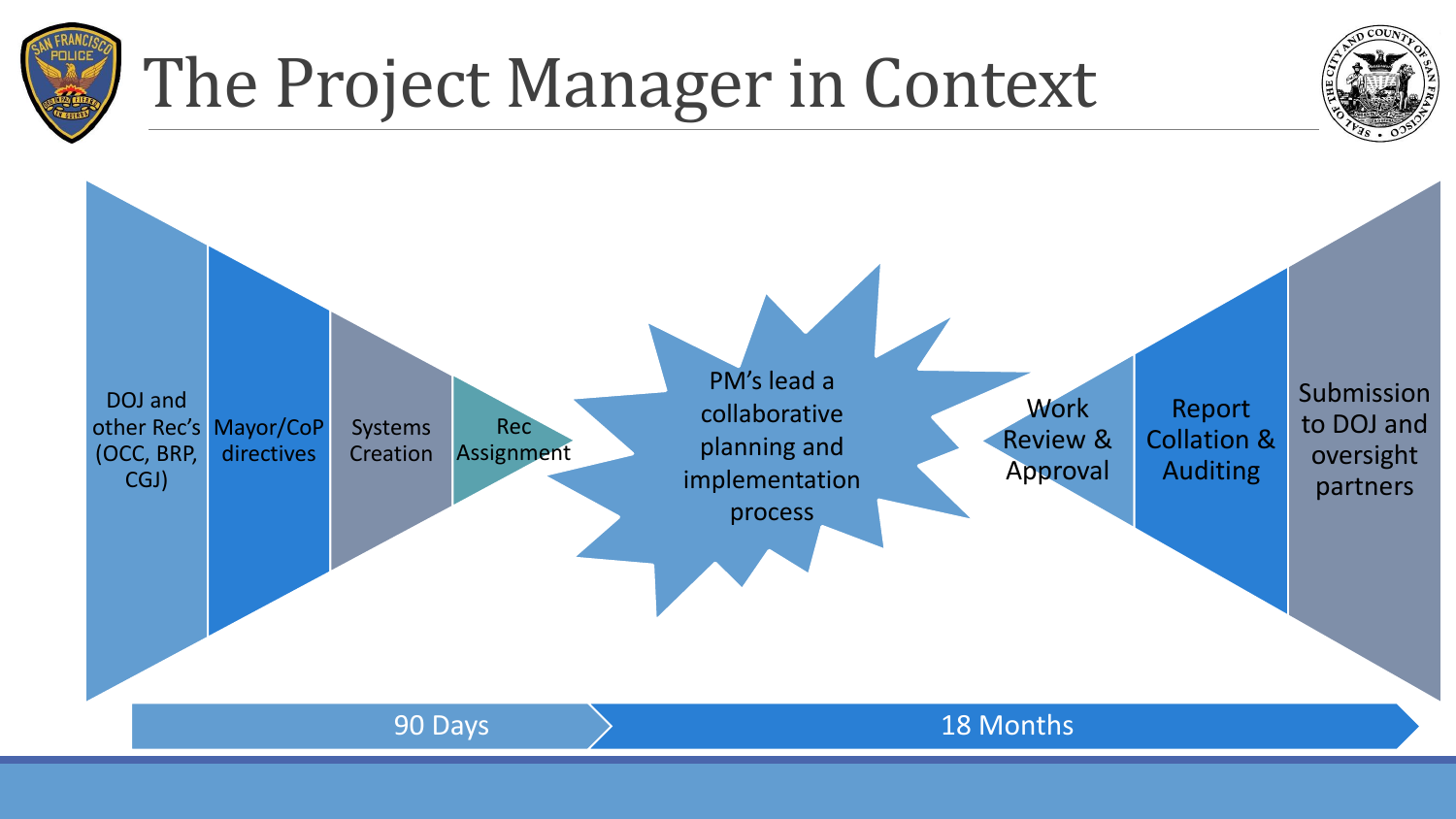## The Working Group Concept



-Working groups (WG's) are intended to provide the Project Manager (PM) a group to lead through planning and implementation of a single, or set of related, recommendations.

-WG's can be as large as a dozen members, or as small as three members. Both size and membership are dictated by the PM's estimation of the problem set each recommendation presents.

-WG's can, with Executive Sponsor direction, cover more than one recommendation simultaneously should recommendations be substantively similar. (ie: recommendations 30.1 through 30.6 could likely be grouped).

-Most bureaus will have more than one WG. A majority will have at least one external stakeholder from an interagency partner, and most will have an external stakeholder from the community.

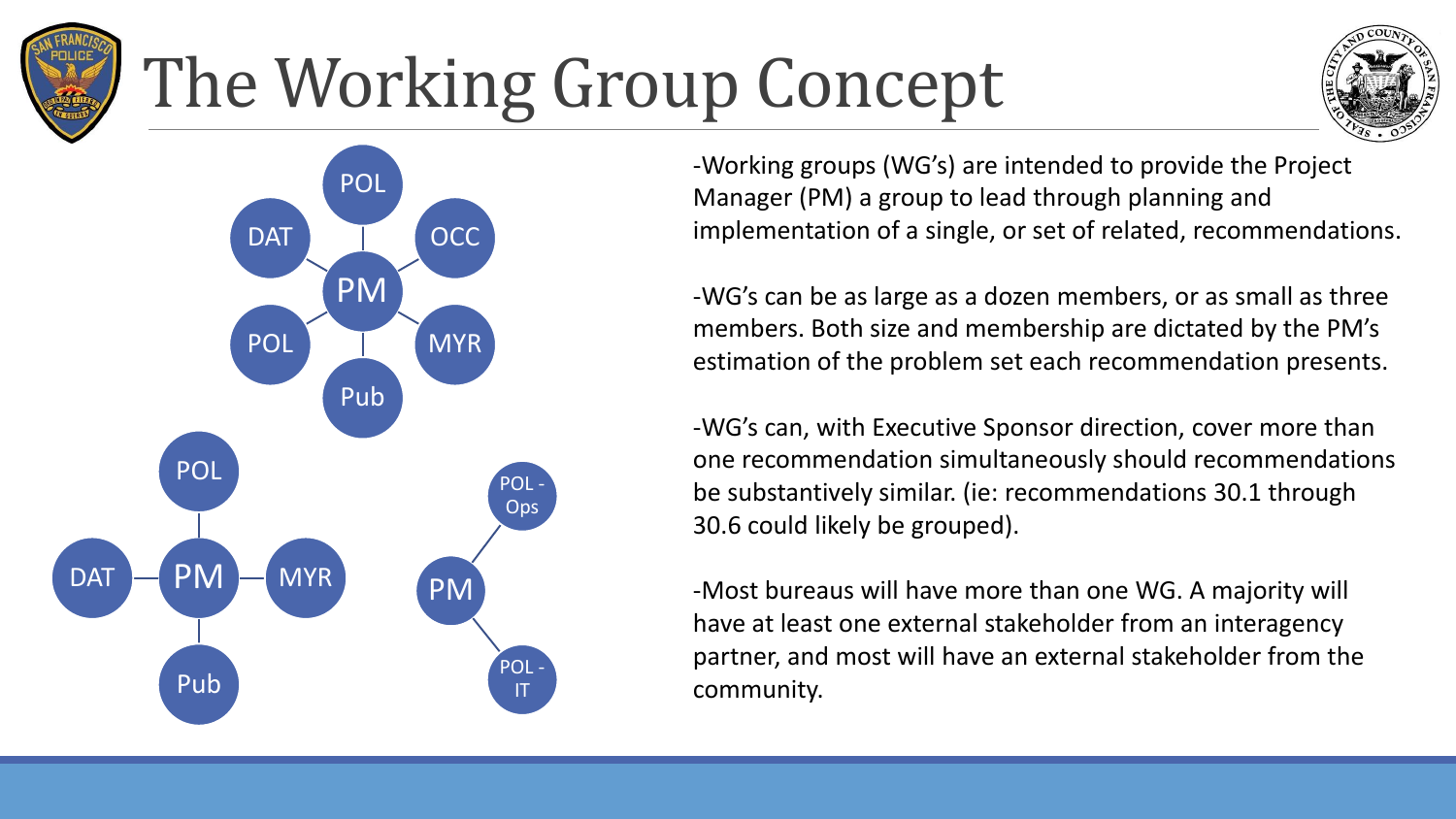

### Update



-All recommendations have been distributed to Executive Sponsors for Project Manager (PM) nomination and work flow start.

-Two PM training sessions have been held with more sessions in the planning process.

-PSPPB staff continue to work with newly appointed PM's to teach/coach/mentor and assist in the planning process.

#### Also of note:

-All district stations have been equipped with BWC's. Training is continuing for Admin assignments.

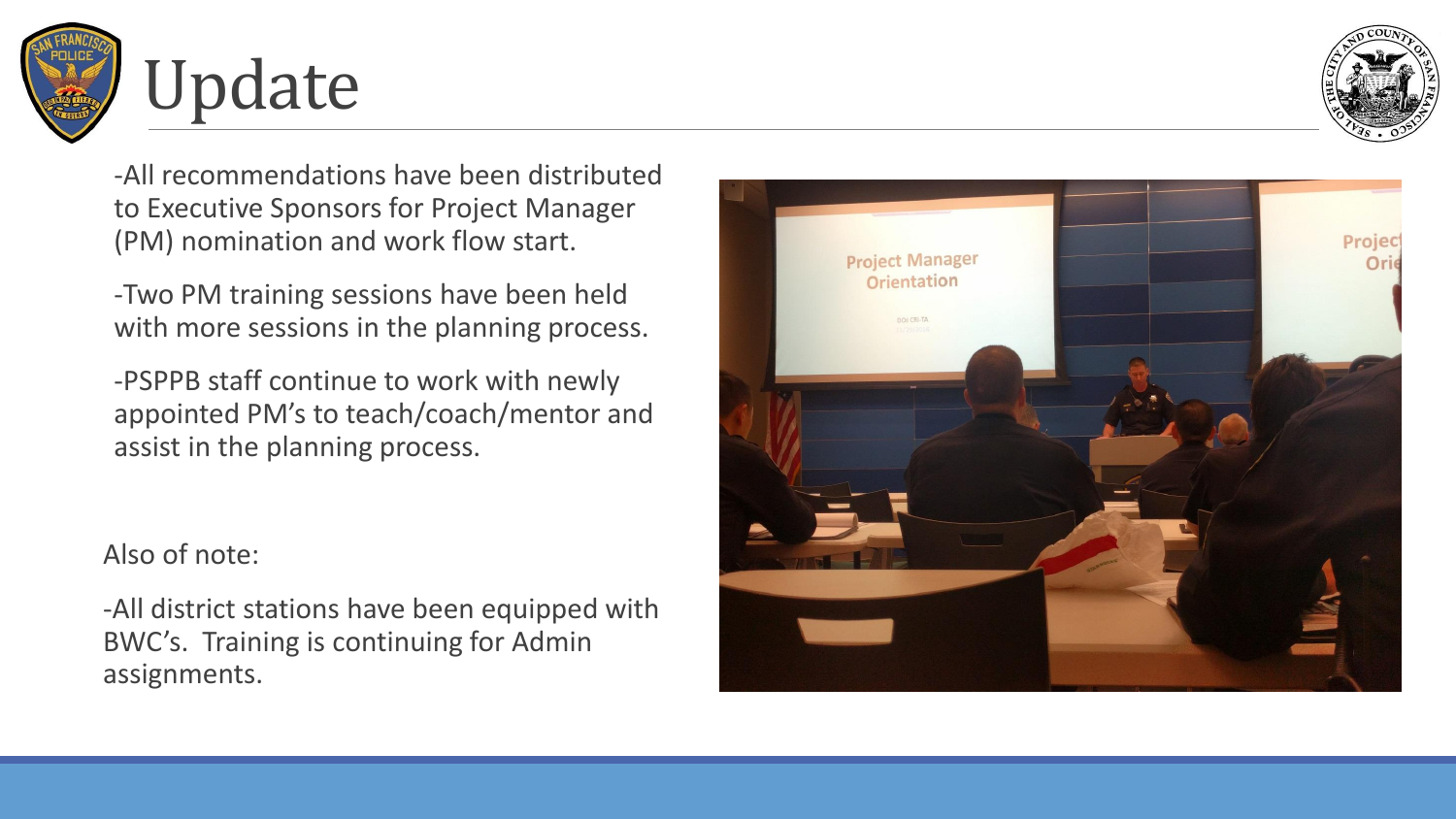



-The 44 'immediate' priority recommendations issued November 7<sup>th</sup> were due to PSPPB December 7<sup>th</sup>. 44 of 44 were received.

-A small minority of recommendations returned with a projected completion date.

◦ For example, 9.2, which discusses interagency notification procedures during OIS incidents, projects substantive completion by the end of the year.

-PSPPB will work with the PMs on both timeline planning and the working group process moving forward

-Exec Sponsors and PM's continue to build their High, Medium and Low priority work product as well, and through informal conversations with PSPPB, are almost universally doing the following:

- Conducting an initial recommendation/task analysis
- Consulting/researching best practices
- Conducting recommendation grouping analysis

-The next immediate priority update is January  $4<sup>th</sup>$ , with all recommendations due for a report February 3rd.